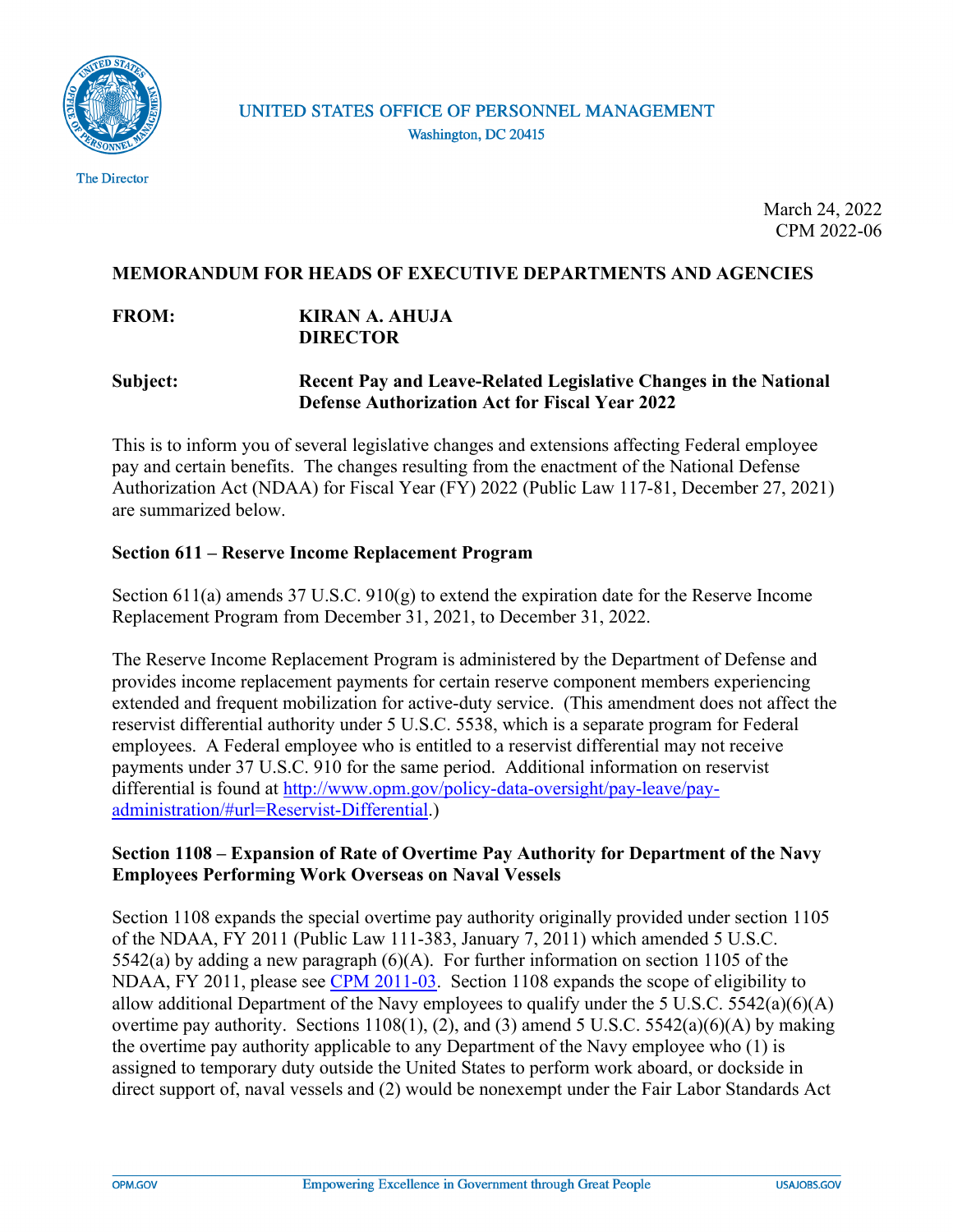(FLSA) but for the application of the foreign area exemption in 29 U.S.C. 213(f). Section 1108(4) amends 5 U.S.C. 5542(a)(6)(A) by requiring any qualifying employee be coded and paid overtime as if the employee's exemption status under the FLSA is the same as it is at the employee's permanent duty station. The amendments in section 1108 are effective on December 27, 2021.

## **Section 1109 – Repeal of Crediting Amounts Received Against Pay of Federal Employee or DC Employee Serving as a Member of the National Guard of the District of Columbia**

Section 1109 amends 5 U.S.C. 5519 so that the offset to an employee's civilian pay equal to military pay no longer applies to military leave under 5 U.S.C. 6323(c) taken by civilian employees who are members of the National Guard of the District of Columbia called up for parades and encampments. Section 1109 was effective as of December 27, 2021.

## **Section 1110 – Treatment of Hours Worked Under a Qualified Trade-of-Time Arrangement**

Section 1110 amends 5 U.S.C. 5542 by adding a new subsection (h) allowing any overtime hours worked by a covered firefighter under a qualified trade-of-time arrangement to be excluded for purposes of any determination related to eligibility for, or the amount of, any overtime pay, including FLSA overtime pay. Subsection 5542(h)(1)(B)(i) requires the Director of the Office of Personnel Management (OPM) to identify situations in which a firefighter is deemed to have worked hours actually worked by a substituting firefighter under a qualified trade-of-time arrangement. Subsection  $5542(h)(1)(B)(ii)$  allows the OPM Director to establish policies that supersede otherwise applicable laws and regulations concerning both the substituting and substituted firefighter under a qualified trade-of-time arrangement.

# **Section 1111 – Parental Bereavement Leave**

Section 1111 adds a new section 5 U.S.C. 6329d which provides an employee up to 2 administrative workweeks of paid leave during any 12-month period due to the death of a son or daughter, as defined by 5 U.S.C. 6381. Section 1111 was effective as of December 27, 2021. OPM plans to issue guidance on parental bereavement leave in the future.

# **Section 1112 – One-Year Extension of Authority to Waive Annual Limitation on Premium Pay and Aggregate Limitation on Pay for Certain Federal Civilian Employees Working Overseas**

Section 1112 extends to **calendar year 2022** the authority provided in section 1101 of the Duncan Hunter National Defense Authorization Act for Fiscal Year 2009 (Public Law 110-417, October 14, 2008), as amended, for the head of an agency to waive the normally applicable premium pay cap established in 5 U.S.C. 5547. This waiver authority in 2022 applies to certain civilian employees who perform qualifying work while in an overseas location that (1) is in the area of responsibility of the United States Central Command (CENTCOM) or (2) was formerly in the CENTCOM area of responsibility but has been moved to the area of responsibility of the Commander of the United States Africa Command (AFRICOM). Based on the operation of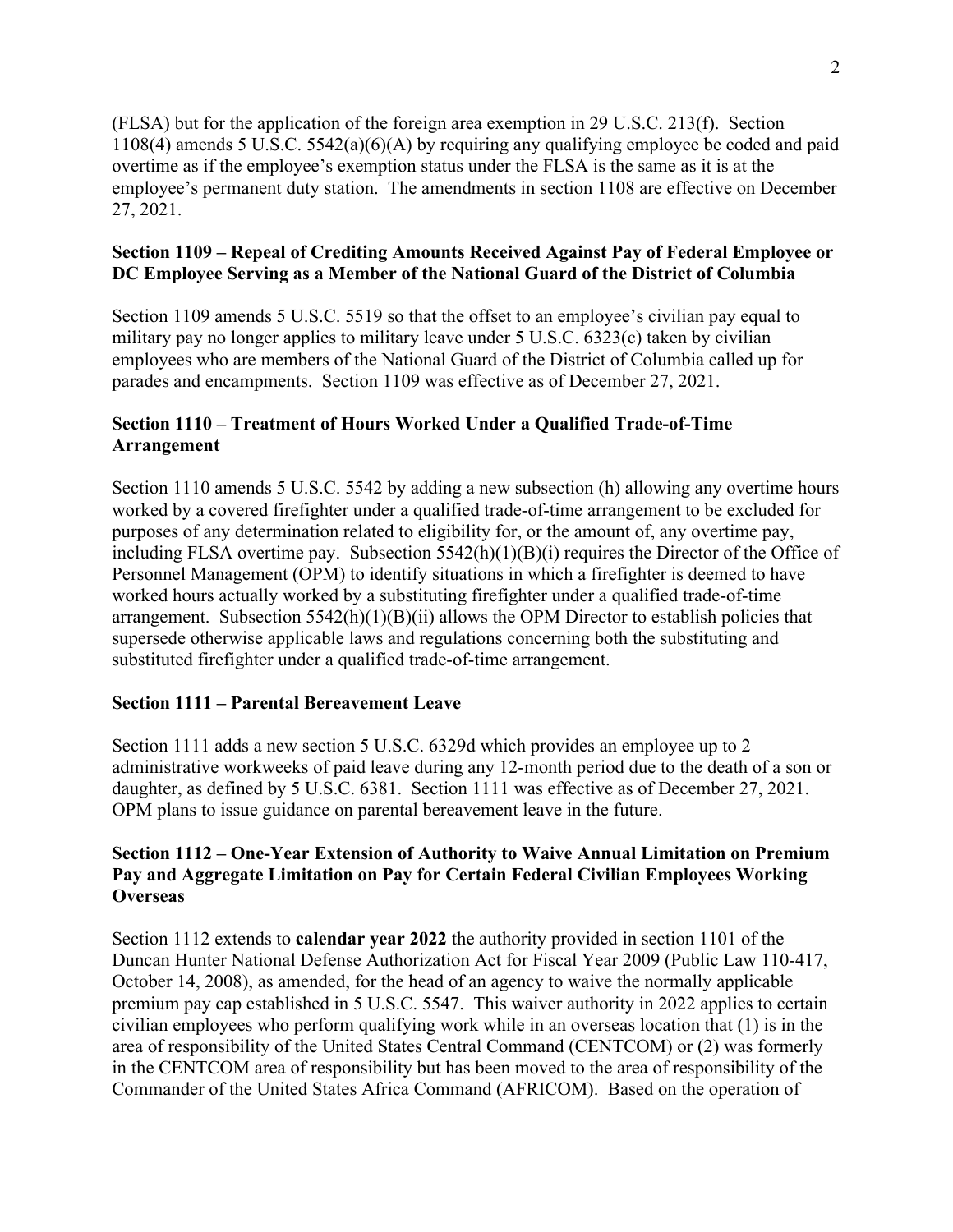current law, the annual limitation on basic pay and premium pay allowed under the waiver authority in calendar year 2022 is the officially established annual salary rate for the Vice President in 2022 under 3 U.S.C. 104 (\$261,400 in 2022). In addition, when an employee is granted a section 1101(a) waiver, any pay in addition to basic pay received for service during the waiver period is not counted as compensation in applying the aggregate limitation on pay under 5 U.S.C. 5307.

Section 1101(d) of Public Law 110-417 continues to provide the OPM Director with the discretion to issue regulations for this waiver authority. OPM does not currently plan to issue regulations. However, each agency should establish policies for using this waiver authority if it has covered employees. To ensure agencies apply this discretionary authority consistently, we have developed the attached summary of key elements agencies should include in their policies implementing the waiver authority. The attached summary includes additional information on employee coverage, approval criteria, and special instructions on applying the waiver authority to employees working in Iraq.

### **Section 1114 – One-Year Extension of Temporary Authority to Grant Allowances, Benefits, and Gratuities to Personnel on Official Duty in a Combat Zone**

Section 1114 grants the head of an agency the discretionary authority until the end of **fiscal year 2023** (i.e., September 30, 2023), to provide an individual employed by, or assigned or detailed to, the agency, allowances, benefits, and gratuities comparable to those provided by the Secretary of State to members of the Foreign Service under section 413 and chapter 9 of title I of the Foreign Service Act of 1980. The employee must be on official duty in Pakistan or a combat zone, as defined by section 112(c) of the Internal Revenue Code of 1986.

Section 1114 amends section 1603(a)(2) of the Emergency Supplemental Appropriations Act for Defense, the Global War on Terror, and Hurricane Recovery, 2006 (Public Law 109-234, June 15, 2006), as added by section 1102 of the NDAA for FY 2009 (Public Law 110-417, October 14, 2008) and amended by section 1112 of the NDAA for FY 2012 (Public Law 112-81, December 31, 2011), section 1104 of the NDAA for FY 2013 (Public Law 112-239, January 2, 2013), section 1102 of the NDAA for FY 2014 (Public Law 113-66, December 26, 2013), section 1102 of the NDAA for FY 2015 (Public Law 113-291, December 19, 2014), section 1102 of the NDAA for FY 2016 (Public Law 114-92, November 25, 2015), section 1133 of the NDAA for FY 2017 (Public Law 114-328, December 23, 2016), section 1108 of the NDAA for FY 2018 (Public Law 115-91, December 12, 2017), section 1115 of the NDAA for FY 2019 (Public Law 115-232, August 13, 2018), section 1104 of the NDAA for FY 2020 (Public Law 116-92, December 20, 2019), and section 1106 of the NDAA for FY 2021 (Public Law 116-283, January 1, 2021).

### **Section 1116 – Increase in Allowance Based on Duty at Remote Worksites**

Section 1116 requires the OPM Director to (1) complete an assessment of the remote worksite allowance found at 5 U.S.C. 5942, (2) propose a new remote worksite allowance rate adjusted for inflation, and (3) submit the assessment and new allowance rate to the President and Congress by no later than March 31, 2022. Beginning on the first day of the first pay period